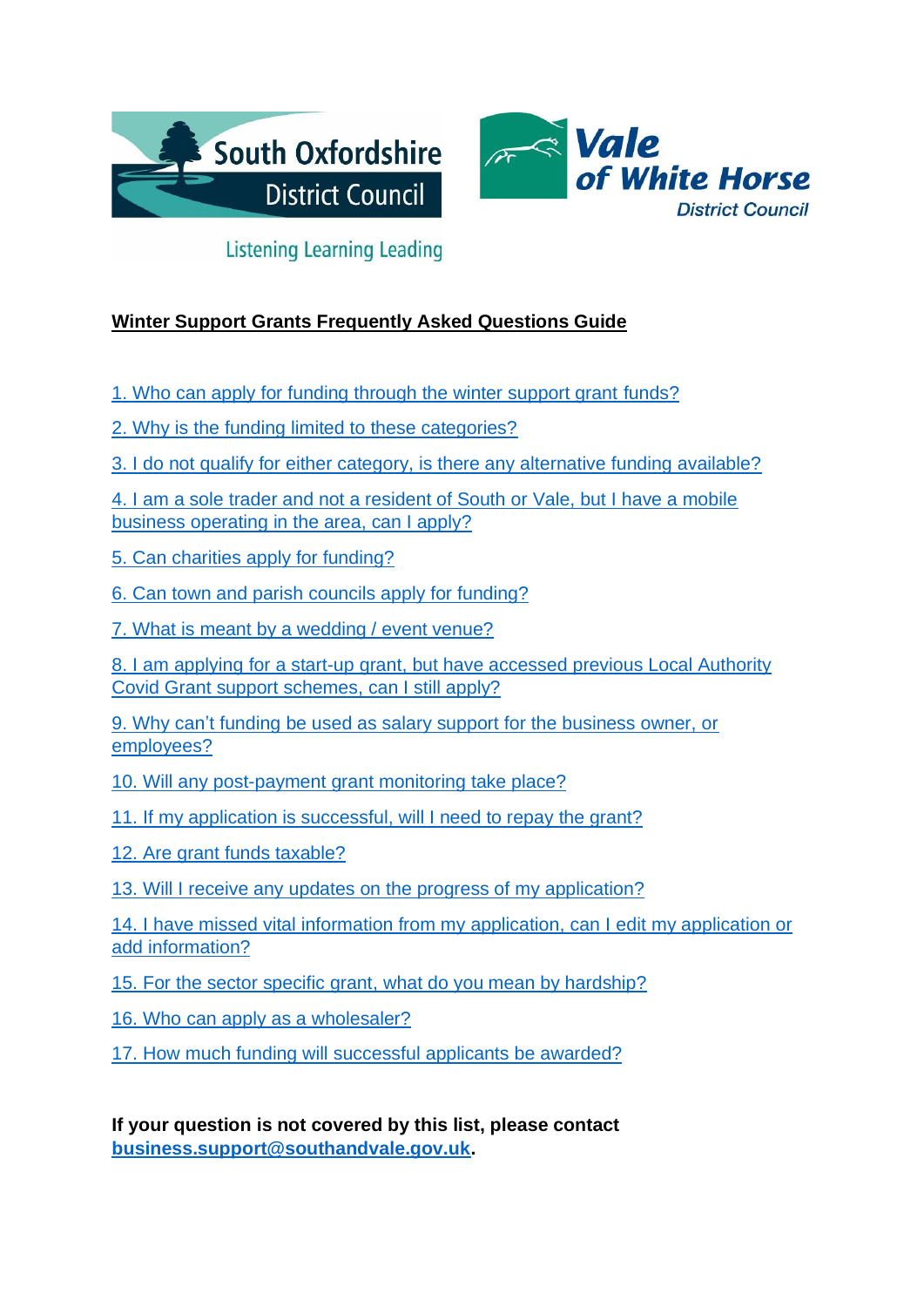#### <span id="page-1-0"></span>**1. Who can apply for funding through the Winter Support Grants programme?**

We are offering funding under two different schemes as follows. Please note: For the purpose of this grant, a business is defined as *"carrying on a trade or profession, or buying and selling goods or services in order to generate turnover"*.

## **Start-up Grant**

*Applications are invited from:* Businesses operating in any sector, where the business is based in South or Vale.

To be eligible to apply for the start-up grant, applicants must be able to evidence that their business started-up between *1 st April 2021 and 1st November 2021*.

Start-up applicants must be able to detail how their business intends to use the grant funds.

### **Sector Hardship Grant**

*Applications are invited from:* Businesses operating in the following sectors:

Those operating:

- Breweries, Wineries, Distilleries
- Cinemas
- Concert Halls
- English Language Schools
- Nightclubs
- Theatres
- Wholesalers

### EVENTS SECTOR

- Event Caterer
- Event Hire
- Event Logistics
- Event Organiser
- Event Security
- Event Technical Services (including audiovisual, sound engineers etc)
- Event Technology
- Event Venues
- Exhibitions Supplier
- Wholesaler within industry
- Freelance Professional within sector

### TRAVEL AND TOURISM SECTOR

- Accommodation Provider / Operator
- Holiday Park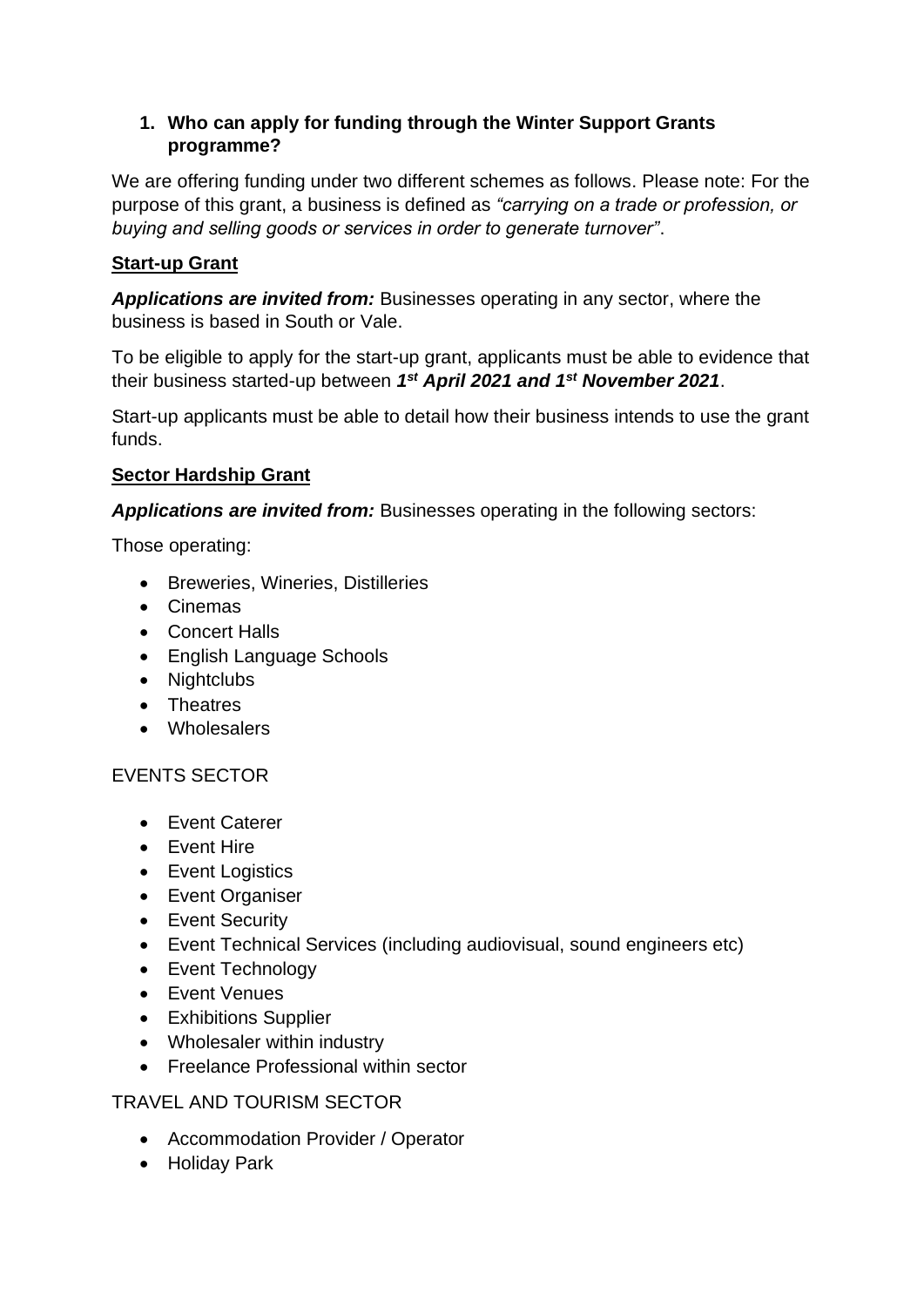- Travel Agent
- Travel Consultant
- Tour Operator
- Tour Guide
- Ticketing Services
- Wholesaler within sector
- Freelance Professional within sector

#### WEDDING SECTOR

- Bridal Shops
- Wedding Caterer
- Wedding Florist
- Wedding Hair and Beauty Services
- Wedding Hire Company (inc. marquee companies)
- Wedding Organiser
- Wedding Performer (including wedding bands, DJs etc)
- Wedding Technician (photographer, audio-visual etc)
- Freelance Professional within sector
- Wedding venue

Applications for the Sector Hardship Grant are invited from businesses operating primarily within the listed sectors that are continuing to experience trading challenges caused by the pandemic.

Applicants must be able to evidence that the majority of their revenue is derived from one of the business types above, and will be asked to provide details of the ongoing effect of the pandemic on their business.

#### <span id="page-2-0"></span>**2. Why is the funding limited to these categories?**

The Councils have limited ARG funds remaining available. The Councils have used their discretion to offer support to a limited number of sectors.

#### <span id="page-2-1"></span>**3. I do not qualify for either of these categories, is there any alternative funding available?**

At the current time, we are not aware of any alternative Government covid support grant funding available to businesses based in South and Vale. Should this situation change, we will publicise details of any relevant scheme via our newsletter. You can subscribe to our mailing list at [www.svbs.co.uk.](http://www.svbs.co.uk/)

#### <span id="page-2-2"></span>**4. I am a sole trader and not a resident of South or Vale, but I have a mobile business operating in the area, can I apply?**

To apply, sole traders must be a resident of the district, or operate from fixed commercial premises within the district (backed by appropriate evidence, such as a premises lease or business rates bill). Unfortunately, we cannot accept applications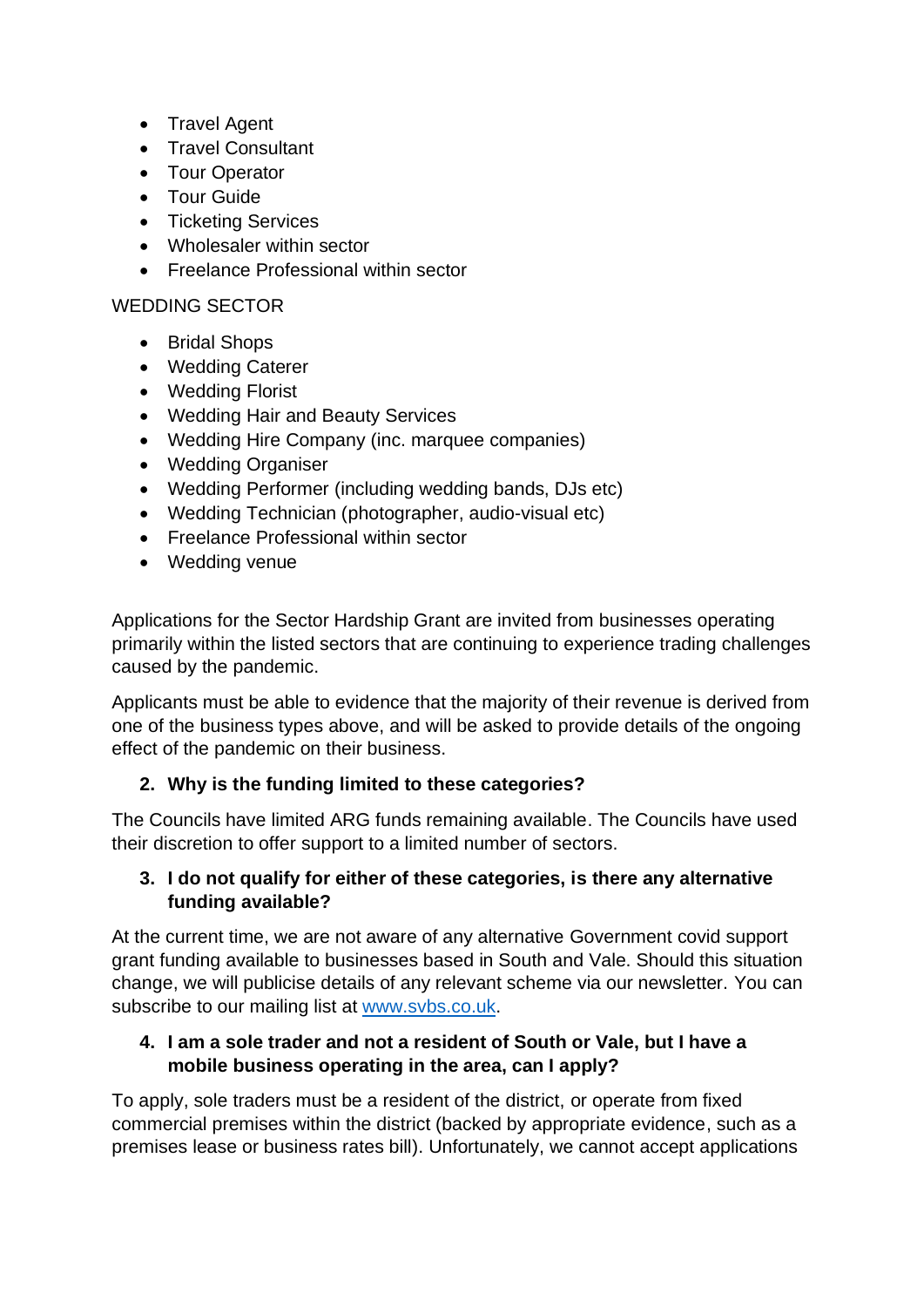from sole traders based outside of the districts that operate mobile businesses within South or Vale's boundaries.

## <span id="page-3-0"></span>**5. Can charities apply for funding?**

This grant fund is primarily aimed at businesses. For the purpose of these schemes, businesses are defined as carrying on a trade or profession, or buying and selling goods or services in order to generate turnover.

If a charity has a trading arm engaged in buying and selling goods, or operates primarily within one of the sectors listed within the sector hardship grant, (i.e. a charity owned wedding venue) then we encourage an application for consideration

## <span id="page-3-1"></span>**6. Can town and parish councils apply for funding?**

This grant fund is primarily aimed at businesses. For the purpose of these schemes, businesses are defined as carrying on a trade or profession, or buying and selling goods or services in order to generate turnover.

## <span id="page-3-2"></span>**7. What is meant by wedding / event venue?**

If requested, applicants selecting a wedding or an events venue as their business category must be able to evidence that the primary use of the facility is for weddings or specialised event hire (such as exhibitions or conferences).

### <span id="page-3-3"></span>**8. I am applying as a start-up but have accessed previous Local Authority Covid Grant support schemes, can I still apply?**

The start-up grant scheme is reserved for businesses that have not been able to access previous Covid grant support administered by Local Authorities. (Please note this excludes national covid support schemes such as those administered by the Arts Council, and those operated by independent organisations, including banks)

If your business operates within one of the sectors outlined for the Sector Hardship Grant, then you may consider applying for this grant stream instead.

#### <span id="page-3-4"></span>**9. Why can't funding be used as salary support for the business owner, or employees?**

Government guidance for the Additional Restrictions Grant states *"ARG funding should not be used as a wage support mechanism".* Businesses are asked to declare that grants will not be used for this purpose at the declaration stage of the application form.

### <span id="page-3-5"></span>**10.Will any post-payment grant monitoring take place?**

Due diligence checks may be undertaken by both the awarding council, and Government departments, including BEIS and HMRC, following award of a grant.

As per the privacy statement for the scheme, We will share your information with Central Government for reporting on what grants the councils have paid. We will share your information to enable the Department for Business, Energy & Industrial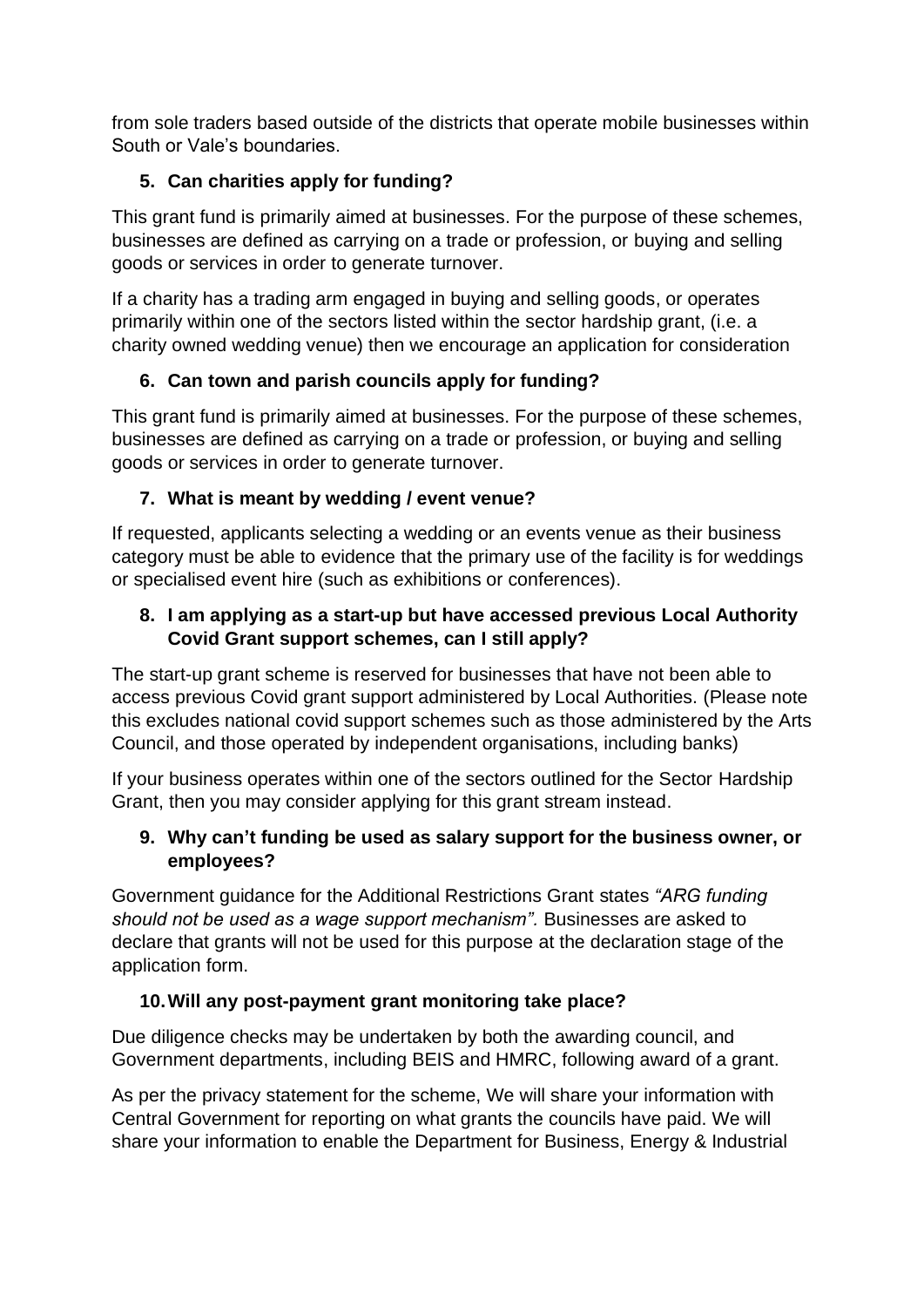Strategy (BEIS) to undertake research and evaluation of the grant scheme. You may be contacted by BEIS for research purposes.

To check and validate grant applications, your information may be shared with organisations such as Spotlight, cabinet office and National Fraud Initiative and the National Anti-Fraud Network (NAFN).

## <span id="page-4-0"></span>**11.If my application is successful, will I need to repay the grant?**

Grants issued under this scheme are not required to be repaid, unless paid in error by the Council, or because of fraudulent activity.

## <span id="page-4-1"></span>**12.Are grant funds taxable?**

Grant income received by a business is taxable and will need to be included as income in the tax return of the business. Only businesses that make an overall profit once grant income is included will be subject to tax.

## <span id="page-4-2"></span>**13.Will I receive any updates on the progress of my application?**

Winter support grant applications are being assessed as a single lot once the scheme has closed.

Due to our limited resources in processing grants, we ask that businesses do not contact us specifically to seek an update on the progress of an application as we will not be able to service these types of requests.

Please be assured that all applicants will be informed of our funding decision as soon as possible, and all payments for the scheme will be completed before the 31<sup>st</sup> March 2022.

#### <span id="page-4-3"></span>**14.I have missed vital information from my application, can I edit or add information?**

We ask that applicants ensure all information is correct and fully provided before submission. Once you complete and submit the application form, you cannot amend, update, or otherwise edit your application. If your application does not contain the requested information or evidence, it may be rejected.

Unfortunately, we are unable to offer the opportunity to apply for the scheme again, this is due to the timescales required for us to assess applications, and the deadline set by Government for full defrayal of funds under the scheme (funds must be defrayed by 31<sup>st</sup> March 2022).

Please note that as part of your application, you are asked to agree to the following condition: *"I understand that my application will be rejected if I do not provide the information requested on the application form in full, and that once my application has been submitted, I will no longer be able to edit or add information to my application."*

## <span id="page-4-4"></span>**15. For the sector specific grant, what do you mean by hardship?**